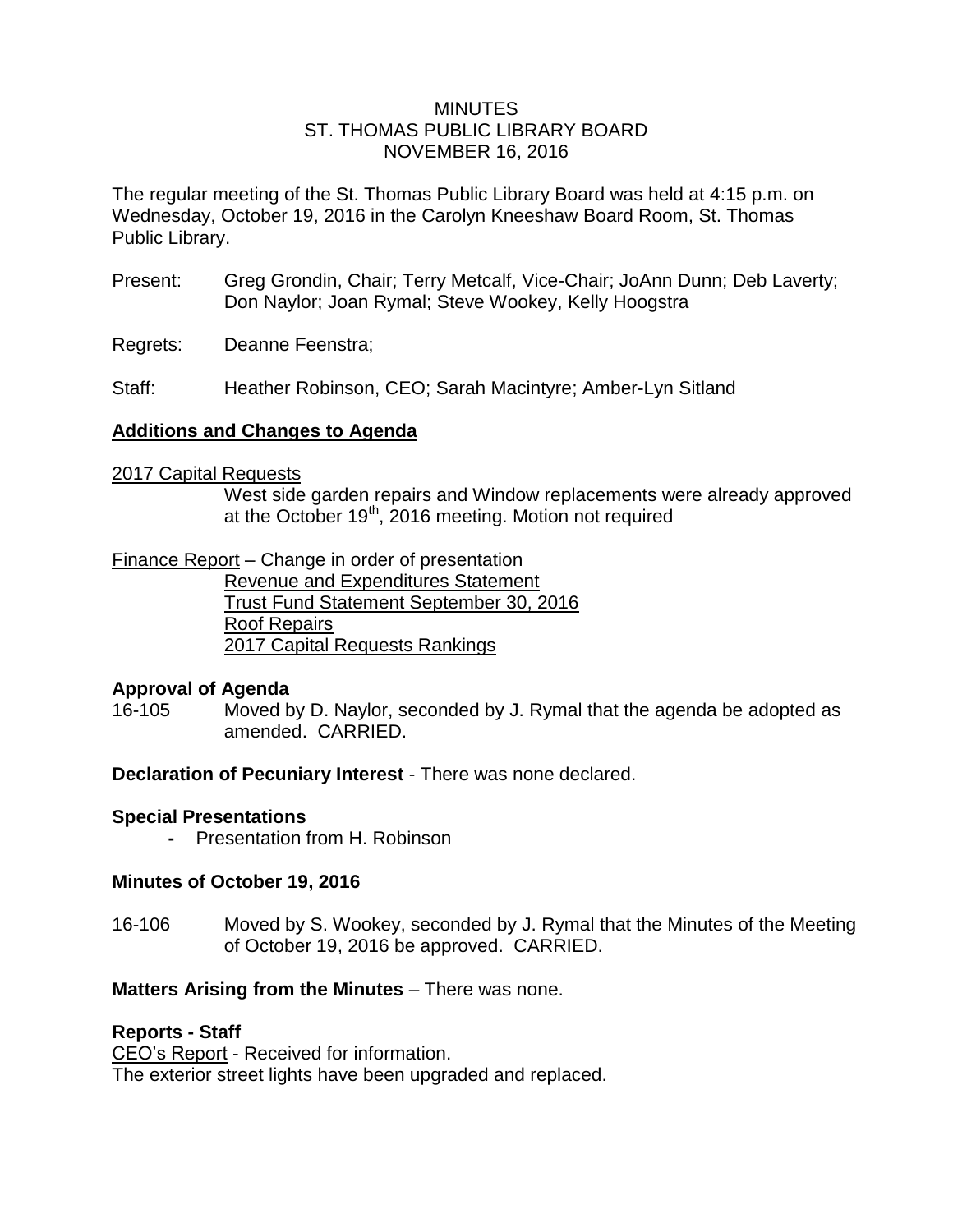16-107 Moved by T. Metcalf, seconded by J. Dunn that the Library be closed on the dates presented for Statutory Holidays and Staff Training days. CARRIED.

# **Library Activities**

Public Services Librarian Report - Received for information.

Last paragraph in report should not be Wyse Cloud Connect. It should be Screenscape Systems.

Manager, Access Services Report – Received for information. Tomorrow morning the city will be installing faster internet and Library WiFi should be running faster by 9:00am

Public Library Leadership Program – Received for information

Friends Liaison Report - October 2016 - Received for information. It was noted that the book sale date is not Nov  $25^{th}$ . It is Saturday November  $26^{th}$ , 2016

Friends Book Sales Report – October 2016 - Received for information.

# **Reports - Standing Committees**

| <u>Finance</u> |                                                                                                                                                                                                                                                              |
|----------------|--------------------------------------------------------------------------------------------------------------------------------------------------------------------------------------------------------------------------------------------------------------|
| 16-108         | <b>Revenue and Expenditures Statement</b><br>Moved by T. Metcalf, seconded by J. Dunn that the St. Thomas Public Library<br>Board approve the Revenue and Expenditure Statement January to October<br>31, 2016. CARRIED.                                     |
| 16-109         | Trust Fund Statement September 30, 2016<br>Moved by T. Metcalf, seconded by J. Rymal that the St. Thomas Public Library<br>Board approve the October 31, 2016 Trust Fund Statement. CARRIED.                                                                 |
|                | <b>Roof Repairs</b><br>More detail should be added explaining the roof was under warranty until the<br>company declared bankruptcy and that it is over 10 years old but at the time of<br>the renovations it was still in fair shape with warranty coverage. |
| 16-110         | Moved by T. Metcalf, seconded by D. Laverty that the St. Thomas Public<br>Library Board approve the Roof Repairs as amended. CARRIED.                                                                                                                        |
|                | West Side Garden Repairs - Received for information                                                                                                                                                                                                          |
|                | Window Replacements - Received for information                                                                                                                                                                                                               |
|                | 2017 Capital Requests Ranking<br>1) Roof Repair<br>Ranking:<br>2) Garden Renair                                                                                                                                                                              |

- 2) Garden Repair
- 3) Window Replacement